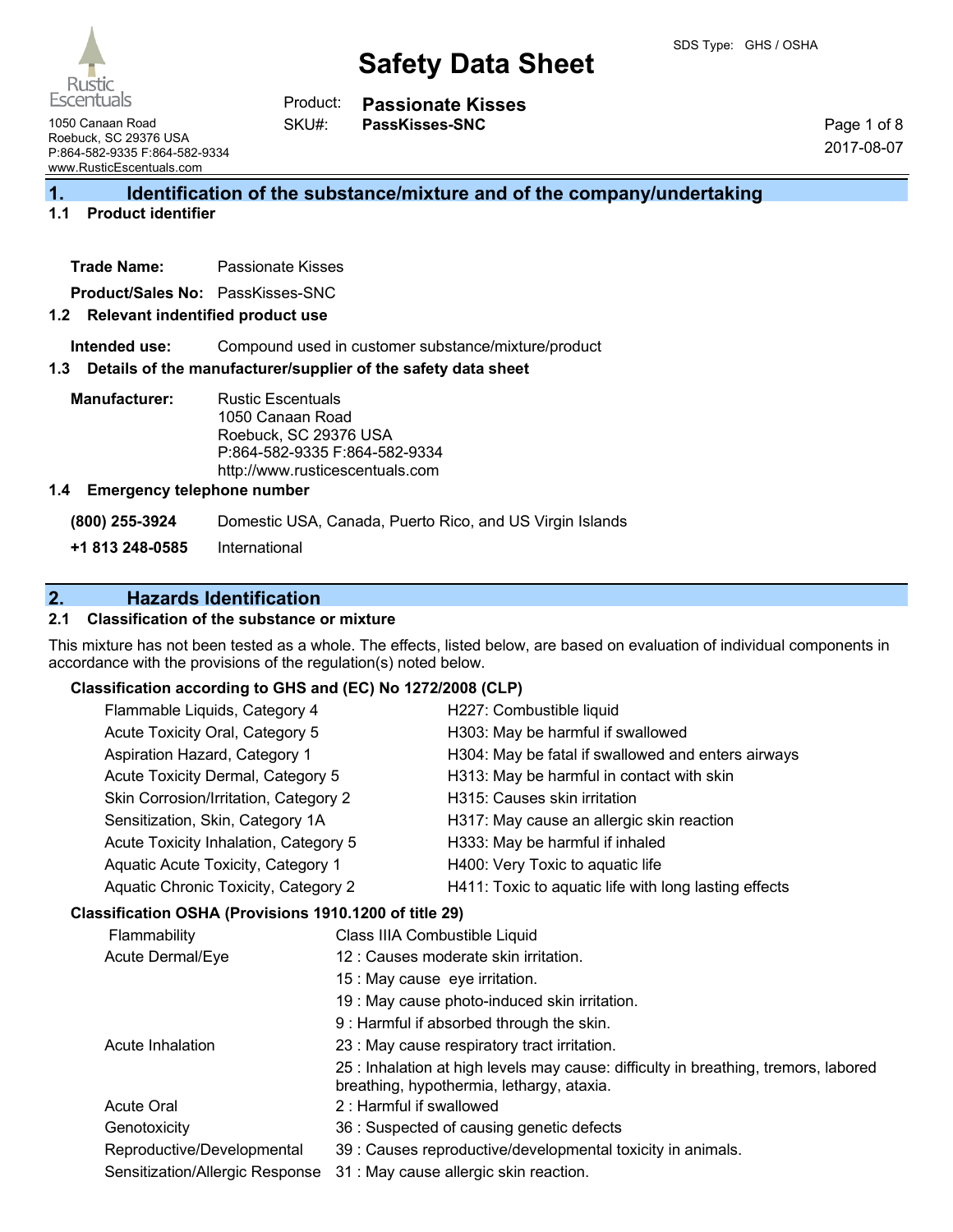

| Escentuals                                                                         | Product: | <b>Passionate Kisses</b>                                                                                                                                                                                                 |             |
|------------------------------------------------------------------------------------|----------|--------------------------------------------------------------------------------------------------------------------------------------------------------------------------------------------------------------------------|-------------|
| 1050 Canaan Road                                                                   | SKU#:    | PassKisses-SNC                                                                                                                                                                                                           | Page 2 of 8 |
| Roebuck, SC 29376 USA<br>P:864-582-9335 F:864-582-9334<br>www.RusticEscentuals.com |          |                                                                                                                                                                                                                          | 2017-08-07  |
| Target Organ Effects                                                               |          | 26 : Prolonged or repeated ingestion may cause damage to: kidneys, liver, spleen,<br>thymus gland, blood, bone marrow, stomach, testes, brain, thyroid, bile duct,<br>tongue, mucous membranes, musculo-skeletal system. |             |
|                                                                                    |          | 28 : Prolonged or repeated Dermal Exposure may cause damage to: kidneys, liver,<br>bone marrow, skin                                                                                                                     |             |
| Carcinogenicity                                                                    |          | This mixture contains ingredients identified as carcinogens, at 0.1% or greater,<br>by the following: None [X] ACGIH [ ] IARC [ ] NTP [ ] OSHA [ ]                                                                       |             |

## **2.2 Label elements**

### **Labelling (REGULATION (EC) No 1272/2008)**

## **Hazard pictograms**





## **Signal Word: Danger**

#### **Hazard statments**

| H <sub>227</sub>  | Combustible liquid                              |
|-------------------|-------------------------------------------------|
| H303              | May be harmful if swallowed                     |
| H <sub>304</sub>  | May be fatal if swallowed and enters airways    |
| H <sub>3</sub> 13 | May be harmful in contact with skin             |
| H <sub>3</sub> 15 | Causes skin irritation                          |
| H317              | May cause an allergic skin reaction             |
| H <sub>333</sub>  | May be harmful if inhaled                       |
| H400              | Very Toxic to aquatic life                      |
| H411              | Toxic to aquatic life with long lasting effects |
|                   |                                                 |

## **Precautionary Statements**

### **Prevention:**

| P <sub>235</sub> | Keep cool                                                             |
|------------------|-----------------------------------------------------------------------|
| P <sub>264</sub> | Wash hands thoroughly after handling                                  |
| P <sub>272</sub> | Contaminated work clothing should not be allowed out of the workplace |
| P <sub>273</sub> | Avoid release to the environment                                      |

#### **Response:**

| P301 + P310 + P331 | IF SWALLOWED: Immediately call a POISON CENTER or doctor/physician Do NOT<br>induce vomiting                                          |
|--------------------|---------------------------------------------------------------------------------------------------------------------------------------|
| P302 + P352        | IF ON SKIN: Wash with soap and water                                                                                                  |
| $P304 + P312$      | IF INHALED: Call a POISON CENTER or doctor/physician if you feel unwell                                                               |
| P312               | Call a POISON CENTER or doctor/physician if you feel unwell                                                                           |
| $P333 + P313$      | If skin irritation or a rash occurs: Get medical advice/attention                                                                     |
| P362               | Take off contaminated clothing and wash before reuse                                                                                  |
| P363               | Wash contaminated clothing before reuse                                                                                               |
| P370 + P378        | In case of fire: Use Carbon dioxide (CO2), Dry chemical, or Foam for extinction. Do not use<br>a direct water jet on burning material |
| P391               | <b>Collect Spillage</b>                                                                                                               |
|                    |                                                                                                                                       |

**2.3 Other Hazards**

**no data available**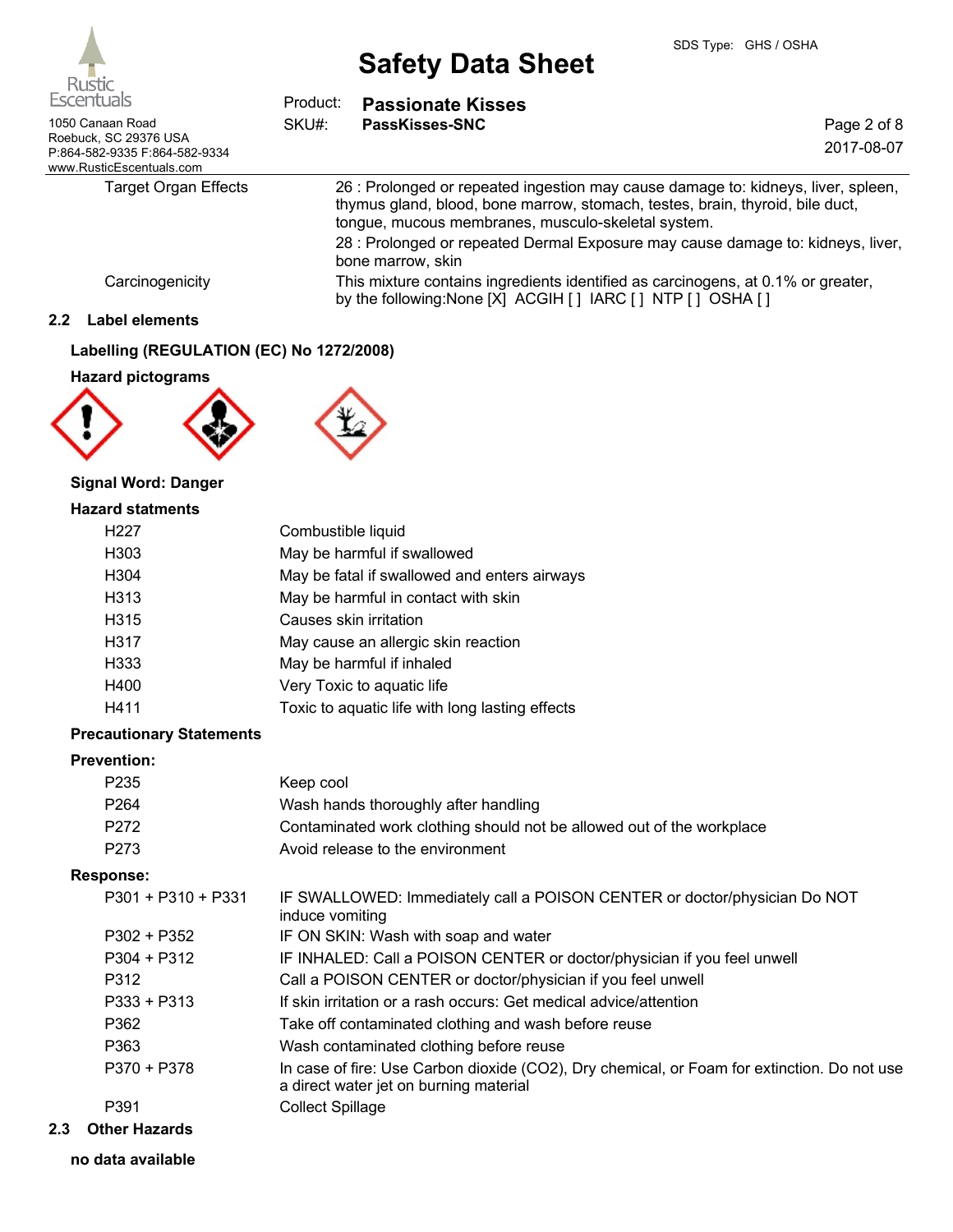| Product: | <b>Passionate Kisses</b> |
|----------|--------------------------|
| SKU#:    | PassKisses-SNC           |

1050 Canaan Road **PassKisses-SNC** 

Page 3 of 8 2017-08-07

Roebuck, SC 29376 USA P:864-582-9335 F:864-582-9334 www.RusticEscentuals.com

## **3. Composition/Information on Ingredients**

## **3.1 Mixtures**

This product is a complex mixture of ingredients, which contains among others the following substance(s), presenting a health or environmental hazard within the meaning of the UN Globally Harmonized System of Classification and Labeling of Chemicals (GHS):

| CAS#<br>Ingredient     | EC#                                             | Conc.<br>Range | <b>GHS Classification</b>                   | <b>OSHA Classification</b>         |
|------------------------|-------------------------------------------------|----------------|---------------------------------------------|------------------------------------|
| 84-66-2                | 201-550-6                                       | $30 - 40%$     | H316; H402                                  |                                    |
| Diethyl phthalate      |                                                 |                |                                             |                                    |
| 120-51-4               | 204-402-9                                       | $10 - 20%$     | H302; H313; H400; H411                      | 28, 3                              |
| <b>Benzyl Benzoate</b> |                                                 |                |                                             |                                    |
| 101-86-0               | 202-983-3                                       | 10 - 20 %      | H303; H316; H317; H400; H411                | 11, 15                             |
|                        | Hexyl cinnamaldehyde                            |                |                                             |                                    |
| 68647-72-3             | 232-433-8                                       | $5 - 10%$      | H226; H304; H315; H317; H400; H410          | 12, 3, 31                          |
| Limonene               |                                                 |                |                                             |                                    |
| 68917-33-9             | 284-515-8                                       | $2 - 5%$       | H226; H304; H315; H400; H410                | 12, 3, 31                          |
|                        | Citrus Limon Peel Oil Terpenes                  |                |                                             |                                    |
| 100-52-7               | 202-860-4                                       | $2 - 5%$       | H227; H302; H316; H319; H332; H335;         | 10, 11, 15, 23, 25, 26, 3, 31, 36, |
| Benzaldehyde           |                                                 |                | H401                                        | 39                                 |
| 1222-05-5              | 214-946-9                                       | $2 - 5%$       | H316; H400; H410                            | 11, 15                             |
|                        | Hexamethylindanopyran                           |                |                                             |                                    |
| $127 - 51 - 5$         | 204-846-3                                       | $2 - 5%$       | H315; H317; H320; H401; H411                | 11, 15, 19, 26, 28, 31             |
| a-Isomethyl ionone     |                                                 |                |                                             |                                    |
| 103-60-6               | 203-127-1                                       | $1 - 2%$       | H316                                        | 11                                 |
|                        | 2-Phenoxyethyl isobutyrate                      |                |                                             |                                    |
| 7452-79-1              | 231-225-4                                       | $1 - 2%$       | H <sub>226</sub>                            |                                    |
|                        | Ethyl 2-methylbutyrate                          |                |                                             |                                    |
| 78-70-6                | 201-134-4                                       | $1 - 2%$       | H227; H303; H315; H317; H319; H402          | 12, 26                             |
| Linalool               |                                                 |                |                                             |                                    |
| 140-11-4               | 205-399-7                                       | $1 - 2%$       | H303; H316; H401; H412                      | 15, 25, 26, 31, 39                 |
| Benzyl acetate         |                                                 |                |                                             |                                    |
| 128-37-0               | 204-881-4                                       | $1 - 2%$       | H316; H400; H410                            |                                    |
|                        | <b>Butylated hydroxytoluene</b>                 |                |                                             |                                    |
| $91 - 64 - 5$          | 202-086-7                                       | $1 - 2%$       | H302; H317; H402                            | 12, 15, 2, 26, 31, 9               |
| Coumarin               |                                                 |                |                                             |                                    |
| 20665-85-4             | 243-956-6                                       | $1 - 2%$       | H303; H316                                  |                                    |
| Vanillin isobutyrate   |                                                 |                |                                             |                                    |
| 54464-57-2             | 259-174-3                                       | $0.1 - 1.0 %$  | H315; H317; H400; H410                      | 11, 31                             |
|                        | Tetramethyl Acetyloctahydronaphthalenes         |                |                                             |                                    |
| 120-57-0               | 204-409-7                                       | $0.1 - 1.0 %$  | H303; H317; H401                            | 31                                 |
| Piperonal              |                                                 |                |                                             |                                    |
| 80-54-6                | 201-289-8<br><b>Butylphenyl Methylpropional</b> | $0.1 - 1.0 %$  | H227; H302; H315; H317; H361; H401;<br>H411 | 11, 15, 26, 28, 3, 31, 39          |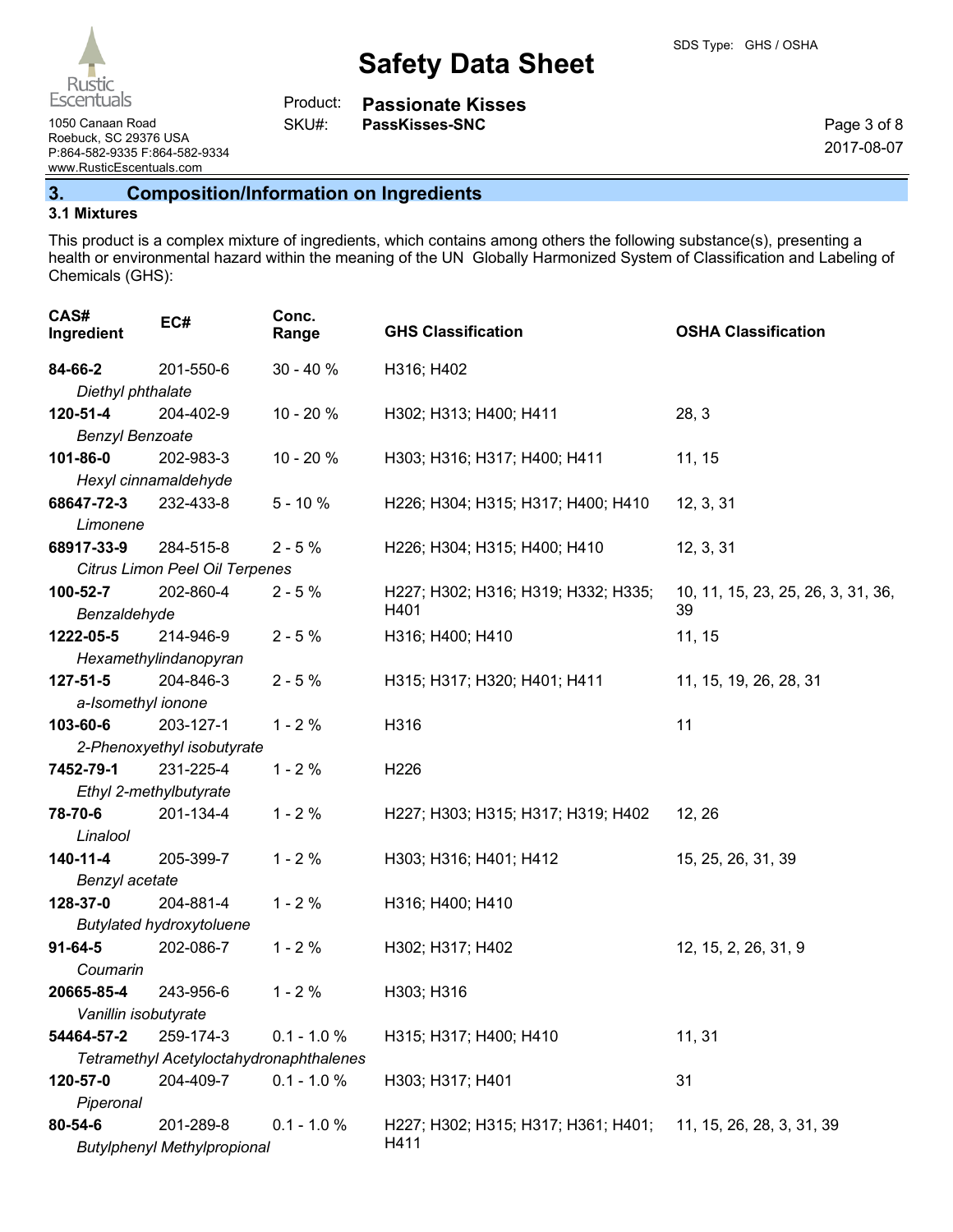

| Escentuals<br>1050 Canaan Road<br>Roebuck, SC 29376 USA<br>www.RusticEscentuals.com | P:864-582-9335 F:864-582-9334                            | Product:<br>SKU#: | <b>Passionate Kisses</b><br><b>PassKisses-SNC</b> | Page 4 of 8<br>2017-08-07  |
|-------------------------------------------------------------------------------------|----------------------------------------------------------|-------------------|---------------------------------------------------|----------------------------|
| <b>CAS#</b><br>Ingredient                                                           | EC#                                                      | Conc.<br>Range    | <b>GHS Classification</b>                         | <b>OSHA Classification</b> |
| 77-83-8                                                                             | 201-061-8<br>Ethyl methylphenylglycidate                 | $0.1 - 1.0 %$     | H317; H401; H411                                  | 11.15                      |
| 104-55-2<br>Cinnamal                                                                | 203-213-9                                                | $0.1 - 1.0 %$     | H303; H312; H315; H317; H319; H401                | 10, 12, 16, 26, 31, 36     |
|                                                                                     | See Section 16 for full text of GHS classification codes |                   |                                                   |                            |

Total Hydrocarbon Content (% w/w) = 10.30

| 4.  | <b>First Aid Measures</b>                                                  |                                                                                                               |  |  |  |
|-----|----------------------------------------------------------------------------|---------------------------------------------------------------------------------------------------------------|--|--|--|
| 4.1 | <b>Description of first aid measures</b>                                   |                                                                                                               |  |  |  |
|     | Inhalation:                                                                | Remove from exposure site to fresh air and keep at rest.<br>Obtain medical advice.                            |  |  |  |
|     | <b>Eye Exposure:</b>                                                       | Flush immediately with water for at least 15 minutes.<br>Contact physician if symptoms persist.               |  |  |  |
|     | <b>Skin Exposure:</b>                                                      | Remove contaminated clothes. Wash thoroughly with water (and soap).<br>Contact physician if symptoms persist. |  |  |  |
|     | Ingestion:                                                                 | Rinse mouth with water and obtain medical advice.                                                             |  |  |  |
| 4.2 | Most important symptoms and effects, both acute and delayed                |                                                                                                               |  |  |  |
|     | <b>Symptoms:</b>                                                           | no data available                                                                                             |  |  |  |
|     | <b>Risks:</b>                                                              | Refer to Section 2.2 "Hazard Statements"                                                                      |  |  |  |
| 4.3 | Indication of any immediate medical attention and special treatment needed |                                                                                                               |  |  |  |
|     | Treatment:                                                                 | Refer to Section 2.2 "Response"                                                                               |  |  |  |
| 5.  | <b>Fire-Fighting measures</b>                                              |                                                                                                               |  |  |  |
| 5.1 | <b>Extinguishing media</b>                                                 |                                                                                                               |  |  |  |
|     | Suitable:                                                                  | Carbon dioxide (CO2), Dry chemical, Foam                                                                      |  |  |  |
|     | <b>Unsuitable</b>                                                          | Do not use a direct water jet on burning material                                                             |  |  |  |
| 5.2 | Special hazards arising from the substance or mixture                      |                                                                                                               |  |  |  |
|     | During fire fighting:                                                      | Water may be ineffective                                                                                      |  |  |  |
|     | 5.3 Advice for firefighters                                                |                                                                                                               |  |  |  |
|     |                                                                            |                                                                                                               |  |  |  |

## **6. Accidental Release Measures**

**6.1 Personal precautions, protective equipment and emergency procedures**

Avoid inhalation and contact with skin and eyes. A self-contained breathing apparatus is recommended in case of a major spill.

#### **6.2 Environmental precautions**

Keep away from drains, soil, and surface and groundwater.

## **6.3 Methods and materials for containment and cleaning up**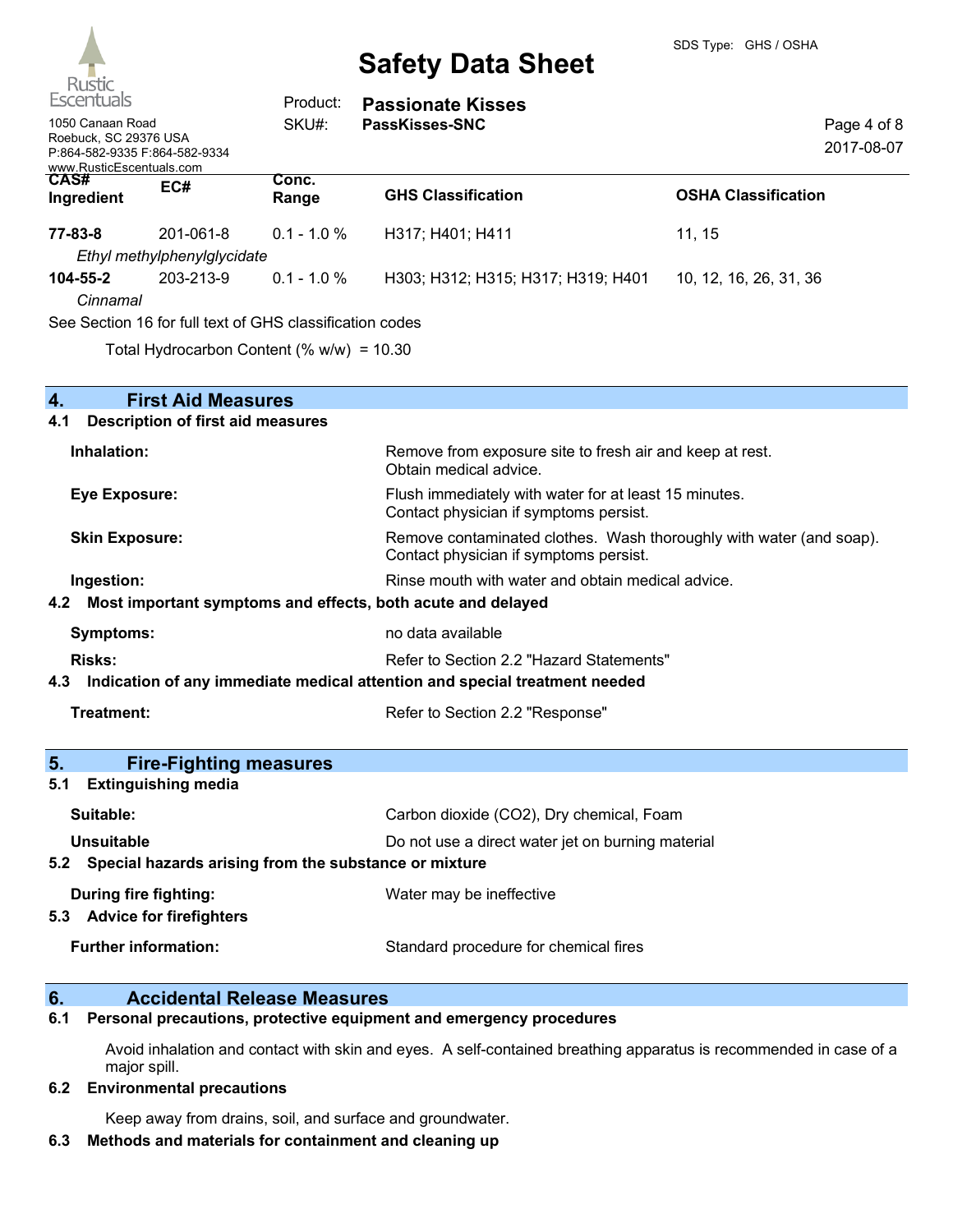

**Passionate Kisses** Product:

SKU#:

1050 Canaan Road **PassKisses-SNC** Roebuck, SC 29376 USA P:864-582-9335 F:864-582-9334 www.RusticEscentuals.com

Page 5 of 8 2017-08-07

Clean up spillage promptly. Remove ignition sources. Provide adequate ventilation. Avoid excessive inhalation of vapors. Gross spillages should be contained by use of sand or inert powder and disposed of according to the local regulations.

#### **6.4 Reference to other sections**

Not Applicable

## **7. Handling and Storage**

#### **7.1 Precautions for safe handling**

Apply according to good manufacturing and industrial hygiene practices with proper ventilation. Do not drink, eat or smoke while handling. Respect good personal hygiene.

#### **7.2 Conditions for safe storage, including any incompatibilities**

Store in a cool, dry and ventilated area away from heat sources and protected from light in tightly closed original container. Avoid plastic and uncoated metal container. Keep air contact to a minimum.

### **7.3 Specific end uses**

No information available

## **8. Exposure Controls/Personal Protection**

#### **8.1 Control parameters**

| <b>Component</b>                                             |                   |  | ACGIH |   | <b>ACGIH</b> | <b>OSHA</b> | <b>OSHA</b><br>TWA ppm STEL ppm TWA ppm STEL ppm |
|--------------------------------------------------------------|-------------------|--|-------|---|--------------|-------------|--------------------------------------------------|
| 84-66-2                                                      | Diethyl phthalate |  |       | b |              |             |                                                  |
| 140-11-4<br>Benzyl acetate                                   |                   |  | 10    |   |              |             |                                                  |
| 128-37-0<br><b>Butylated hydroxytoluene</b>                  |                   |  |       |   |              |             |                                                  |
| <b>Engineering Controls:</b><br>Use local exhaust as needed. |                   |  |       |   |              |             |                                                  |

#### **8.2 Exposure controls - Personal protective equipment**

| Eye protection:                | Tightly sealed goggles, face shield, or safety glasses with brow guards and side shields, etc.<br>as may be appropriate for the exposure |
|--------------------------------|------------------------------------------------------------------------------------------------------------------------------------------|
| <b>Respiratory protection:</b> | Avoid excessive inhalation of concentrated vapors. Apply local ventilation where appropriate.                                            |
| <b>Skin protection:</b>        | Avoid Skin contact. Use chemically resistant gloves as needed.                                                                           |

## **9. Physical and Chemical Properties**

## **9.1 Information on basic physical and chemical properties**

| Appearance:                | Conforms to Standard     |
|----------------------------|--------------------------|
| Odor:                      | Conforms to Standard     |
| Color:                     | Colorless to Yellow Tint |
| Viscosity:                 | Liquid                   |
| <b>Freezing Point:</b>     | Not determined           |
| <b>Boiling Point:</b>      | Not determined           |
| <b>Melting Point:</b>      | Not determined           |
| <b>Flashpoint (CCCFP):</b> | 150 F (65.56 C)          |
| <b>Auto flammability:</b>  | Not determined           |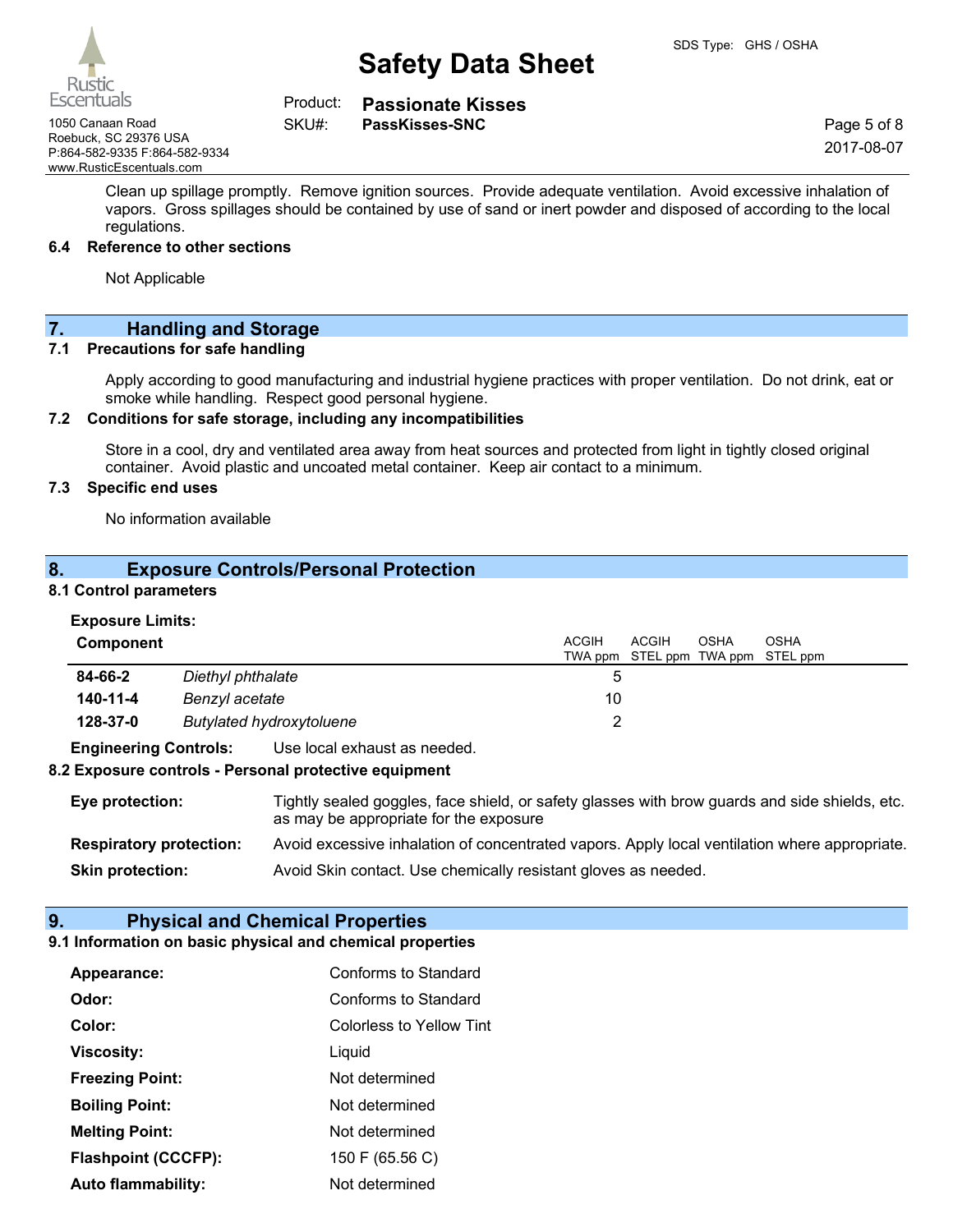

| Escentuals                                                                                             | Product: | <b>Passionate Kisses</b> |                           |
|--------------------------------------------------------------------------------------------------------|----------|--------------------------|---------------------------|
| 1050 Canaan Road<br>Roebuck, SC 29376 USA<br>P:864-582-9335 F:864-582-9334<br>www.RusticEscentuals.com | SKU#:    | PassKisses-SNC           | Page 6 of 8<br>2017-08-07 |
| <b>Explosive Properties:</b>                                                                           |          | None Expected            |                           |
| <b>Oxidizing properties:</b>                                                                           |          | None Expected            |                           |
| Vapor Pressure (mmHg@20 C):                                                                            |          | 0.3192                   |                           |
| %VOC:                                                                                                  | 17.75    |                          |                           |
| Specific Gravity @ 25 C:                                                                               |          | 1.0340                   |                           |
| Density @ 25 C:                                                                                        |          | 1.0310                   |                           |
| Refractive Index @ 20 C:                                                                               |          | 1.5150                   |                           |
| Soluble in:                                                                                            | Oil      |                          |                           |
|                                                                                                        |          |                          |                           |

## **10. Stability and Reactivity**

| 10.1 Reactivity                         | None                                               |
|-----------------------------------------|----------------------------------------------------|
| <b>10.2 Chemical stability</b>          | Stable                                             |
| 10.3 Possibility of hazardous reactions | None known                                         |
| 10.4 Conditions to avoid                | None known                                         |
| 10.5 Incompatible materials             | Strong oxidizing agents, strong acids, and alkalis |
| 10.6 Hazardous decomposition products   | None known                                         |

## **11. Toxicological Information**

#### **11.1 Toxicological Effects**

Acute Toxicity Estimates (ATEs) based on the individual Ingredient Toxicity Data utilizing the "Additivity Formula"

| Acute toxicity - Oral - (Rat) mg/kg                | (LD50: 3,012.05) May be harmful if swallowed             |
|----------------------------------------------------|----------------------------------------------------------|
| Acute toxicity - Dermal - (Rabbit) mg/kg           | (LD50: 3,321.55) May be harmful in contact with skin     |
| Acute toxicity - Inhalation - (Rat) mg/L/4hr       | (LC50: 25.27) May be harmful if inhaled                  |
| <b>Skin corrosion / irritation</b>                 | Causes skin irritation                                   |
| Serious eye damage / irritation                    | Not classified - the classification criteria are not met |
| <b>Respiratory sensitization</b>                   | Not classified - the classification criteria are not met |
| <b>Skin sensitization</b>                          | May cause an allergic skin reaction                      |
| <b>Germ cell mutagenicity</b>                      | Not classified - the classification criteria are not met |
| Carcinogenicity                                    | Not classified - the classification criteria are not met |
| <b>Reproductive toxicity</b>                       | Not classified - the classification criteria are not met |
| Specific target organ toxicity - single exposure   | Not classified - the classification criteria are not met |
| Specific target organ toxicity - repeated exposure | Not classified - the classification criteria are not met |
| <b>Aspiration hazard</b>                           | May be fatal if swallowed and enters airways             |
|                                                    |                                                          |

## **12. Ecological Information**

**12.1 Toxicity**

**Acute acquatic toxicity Very Toxic to aquatic life Chronic acquatic toxicity Toxic to aquatic life with long lasting effects**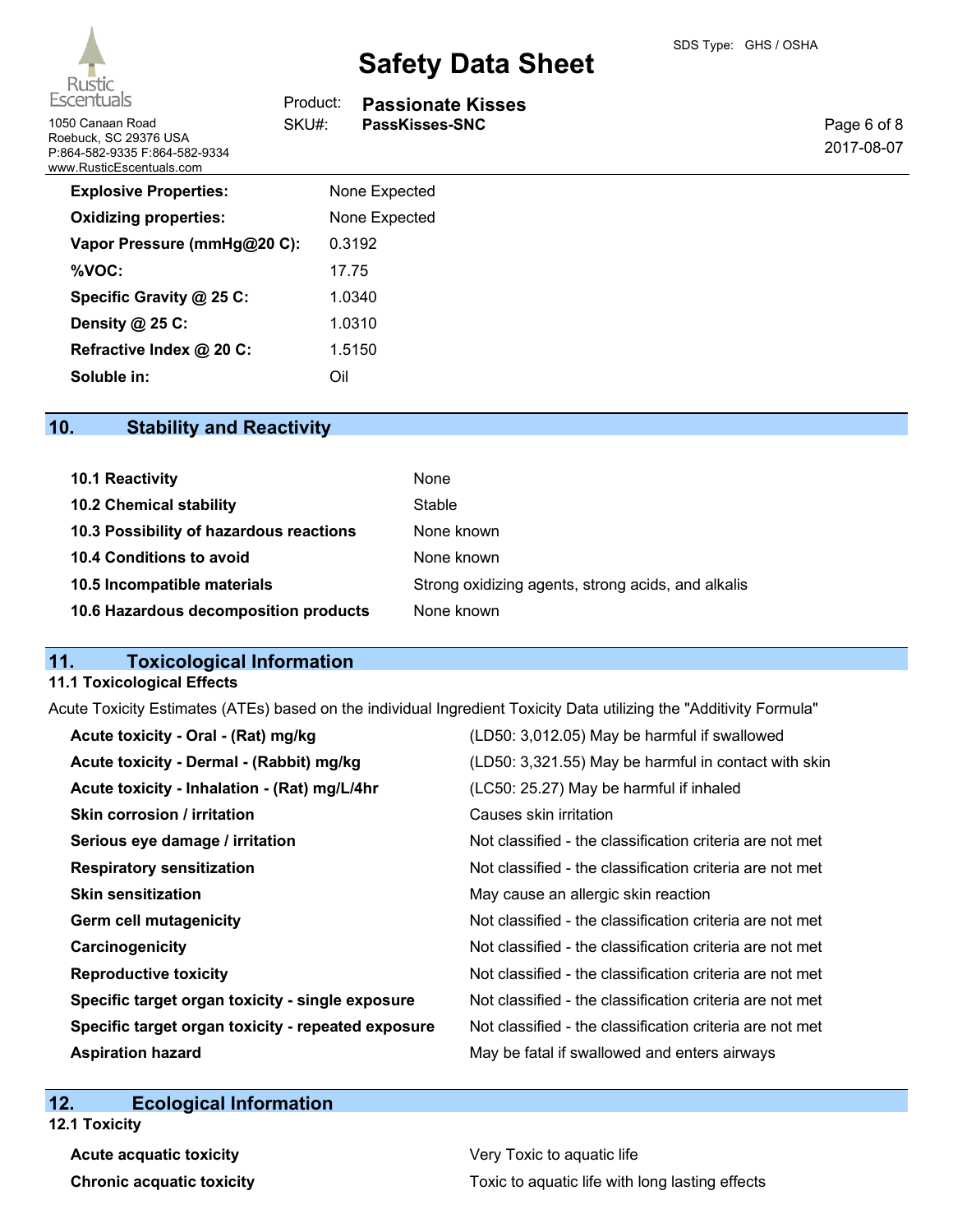| Escentuals                                                                                             | Product: | <b>Passionate Kisses</b> |                           |
|--------------------------------------------------------------------------------------------------------|----------|--------------------------|---------------------------|
| 1050 Canaan Road<br>Roebuck, SC 29376 USA<br>P:864-582-9335 F:864-582-9334<br>www.RusticEscentuals.com | SKU#:    | PassKisses-SNC           | Page 7 of 8<br>2017-08-07 |
| <b>Toxicity Data on soil</b>                                                                           |          | no data available        |                           |
| <b>Toxicity on other organisms</b>                                                                     |          | no data available        |                           |
| 12.2 Persistence and degradability                                                                     |          | no data available        |                           |
| 12.3 Bioaccumulative potential                                                                         |          | no data available        |                           |
| 12.4 Mobility in soil                                                                                  |          | no data available        |                           |
| 12.5 Other adverse effects                                                                             |          | no data available        |                           |
|                                                                                                        |          |                          |                           |

## **13. Disposal Conditions**

### **13.1 Waste treatment methods**

Do not allow product to reach sewage systems. Dispose of in accordance with all local and national regulations. Send to a licensed waste management company.The product should not be allowed to enter drains, water courses or the soil. Do not contaminate ponds, waterways or ditches with chemical or used container.

## **14. Transport Information**

| Regulator<br>U.S. DOT (Non-Bulk)<br><b>Chemicals NOI</b><br><b>ADR/RID (International Road/Rail)</b> |            | <b>Class</b> | <b>Pack Group</b><br>Not Regulated - Not Dangerous Goods | <b>Sub Risk</b> | UN-nr.        |
|------------------------------------------------------------------------------------------------------|------------|--------------|----------------------------------------------------------|-----------------|---------------|
| <b>Environmentally Hazardous</b><br>Liquid, n.o.s.                                                   | Substance, | 9            | Ш                                                        |                 | <b>UN3082</b> |
| <b>IATA (Air Cargo)</b><br><b>Environmentally Hazardous</b><br>Liquid, n.o.s.                        | Substance. | 9            | Ш                                                        |                 | <b>UN3082</b> |
| IMDG (Sea)<br><b>Environmentally Hazardous</b><br>Liquid, n.o.s.                                     | Substance. | 9            | Ш                                                        |                 | <b>UN3082</b> |

| 15.<br><b>Regulatory Information</b>       |                                                              |  |
|--------------------------------------------|--------------------------------------------------------------|--|
| <b>U.S. Federal Regulations:</b>           |                                                              |  |
| <b>TSCA (Toxic Substance Control Act):</b> | All components of the substance/mixture are listed or exempt |  |
| 40 CFR(EPCRA, SARA, CERCLA and CAA)        | This product contains the following components:              |  |
| $201 - 550 - 6$ 30 - 40 %<br>84-66-2       | Diethyl phthalate                                            |  |
| <b>U.S. State Regulations:</b>             |                                                              |  |
| <b>California Proposition 65 Warning</b>   | This product contains the following components:              |  |
| 123-35-3(NF 204-622-5 0.1 - 1.0 %          | beta-Myrcene (NFS)                                           |  |
| Canadian Regulations:                      |                                                              |  |
| <b>DSL / NDSL</b>                          | 100.00% of the components are listed or exempt.              |  |